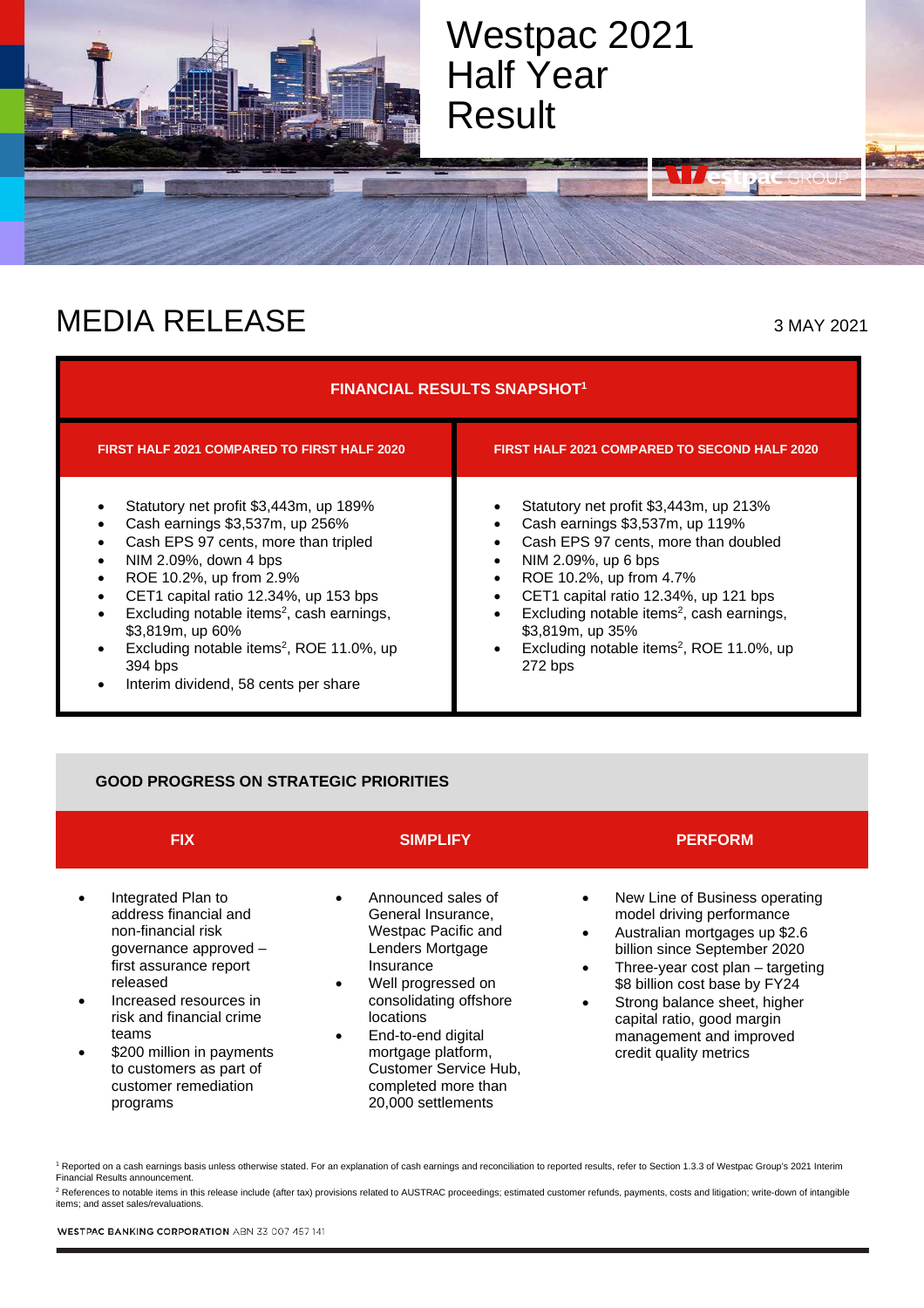#### **THE RESULT**

Westpac Group CEO, Peter King, said: "It has been a promising start to the year with increased cash earnings, growth in mortgages and continued balance sheet strength.

"First half earnings were considerably higher than the prior corresponding period, mainly due to an impairment benefit reflecting improved asset quality and a better economic outlook. Notable items were also lower. We improved balance sheet strength, with our Common Equity Tier 1 capital ratio rising 153 basis points to 12.34 per cent.

"Importantly, we are beginning to see the benefits of our new operating model through improved performance.

"Our Australian mortgage book increased \$2.6 billion over the past six months, with good growth in owner occupier loans partly offset by lower investor lending. Owner occupier loans increased 3 per cent, with first home buyers making up 13 per cent of new loans.

"We also managed margins well, with the margin up six basis points from Second Half 2020," he said.

"Australia and New Zealand have managed the pandemic well and we are proud to have helped so many customers return to full repayments. Stressed exposures to total committed exposures ended the half at 1.60 per cent, compared to 1.91 per cent at 30 September 2020.

"While the economic outlook is more positive, there is still some uncertainty and we have remained prudent in our impairment provisioning," Mr King said.



2 Notable items include (after tax) provisions related to AUSTRAC proceedings; estimated customer refunds, payments, costs and litigation; write-down of intangible items; and asset sales/revaluations. 3 NCI is non-controlling interests.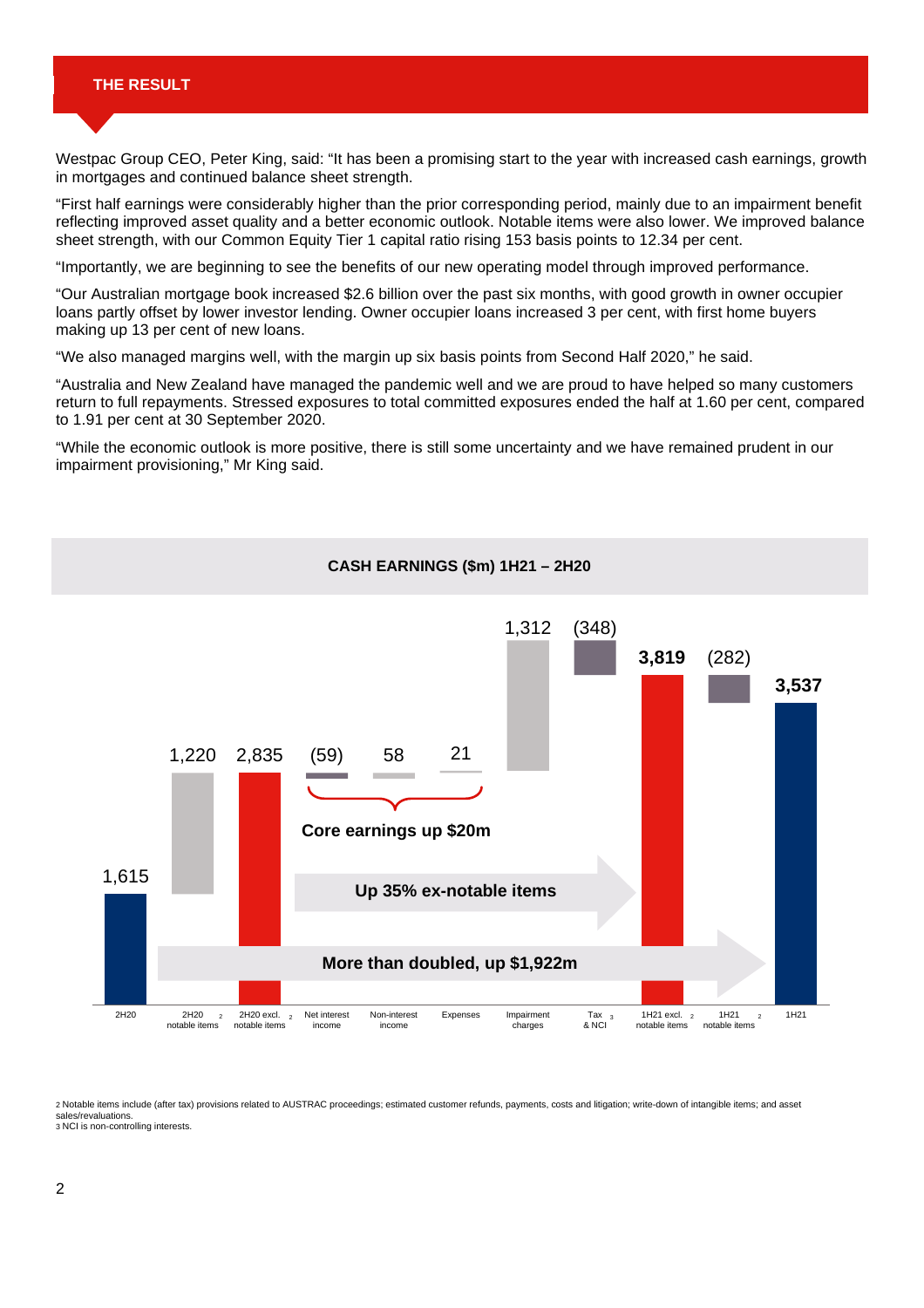Mr King said with its refreshed leadership team in place, Westpac had made good progress in the first half on its strategic priorities while continuing to focus on improving customer experience.

#### **Fix**

"Strengthening risk governance across financial and non-financial risk is one of my top priorities, and we have a comprehensive plan underway. Promontory is providing independent assurance on our progress and in its first report released in April, it noted our plan sets the foundation for a successful risk remediation program.

"We have more than doubled the number of people in our financial crime operations team over the past 18 months and added more than 100 roles in risk to improve our risk management capability.

"We are also focused on completing legacy customer remediation as quickly as possible," Mr King said.

Over the half, Westpac paid \$200 million to approximately 500,000 customers as part of customer remediation.

#### **Simplify**

"We continue to simplify how we operate to be more responsive to our customers' needs," Mr King said.

"Our end-to-end digital mortgage platform is now in place and has completed more than 20,000 settlements.

"We have also rolled out our new mobile banking app to 1.3 million iPhone customers – containing simpler search tools, digital card functionality, and more personalised banking services – ahead of releasing the Android version later this year. In the app, customers can access an instant digital version of their debit and credit card which can be used for purchases or if their physical card is lost or stolen," he said.

"We made good progress on portfolio simplification this half, announcing the sales of our general insurance, lenders mortgage insurance, and Pacific businesses.

"We are embedding the Lines of Business operating model, with more responsibility delegated to our leaders. We consolidated the divisional leadership of Consumer and Business banking to simplify our operating model, improve accountability and drive efficiency.

"We are also well progressed on consolidating our international operations into the key locations of Singapore, London and New York," he said.

#### **Perform**

"Our performance over the past six months has improved, particularly in mortgages," Mr King said.

"Under our mortgage Line of Business, we have returned to growth through end-to-end management of the mortgage process. Getting the process right for customers and being more competitive has delivered benefits.

"We are strengthening our focus on costs and today have announced a three-year cost reset plan to set us up for being a more streamlined, simpler organisation with a stronger digital focus and smaller head office. As part of this plan, we will maintain our level of investment and expect to invest around \$3.5-\$4 billion back into the business over the next three years."

# 2.0  $(3.5)$   $(4.7)$ **2.6** 2H19 1H20 2H20 1H21 **AUSTRALIAN GROSS MORTGAGE MOVEMENT (\$bn)**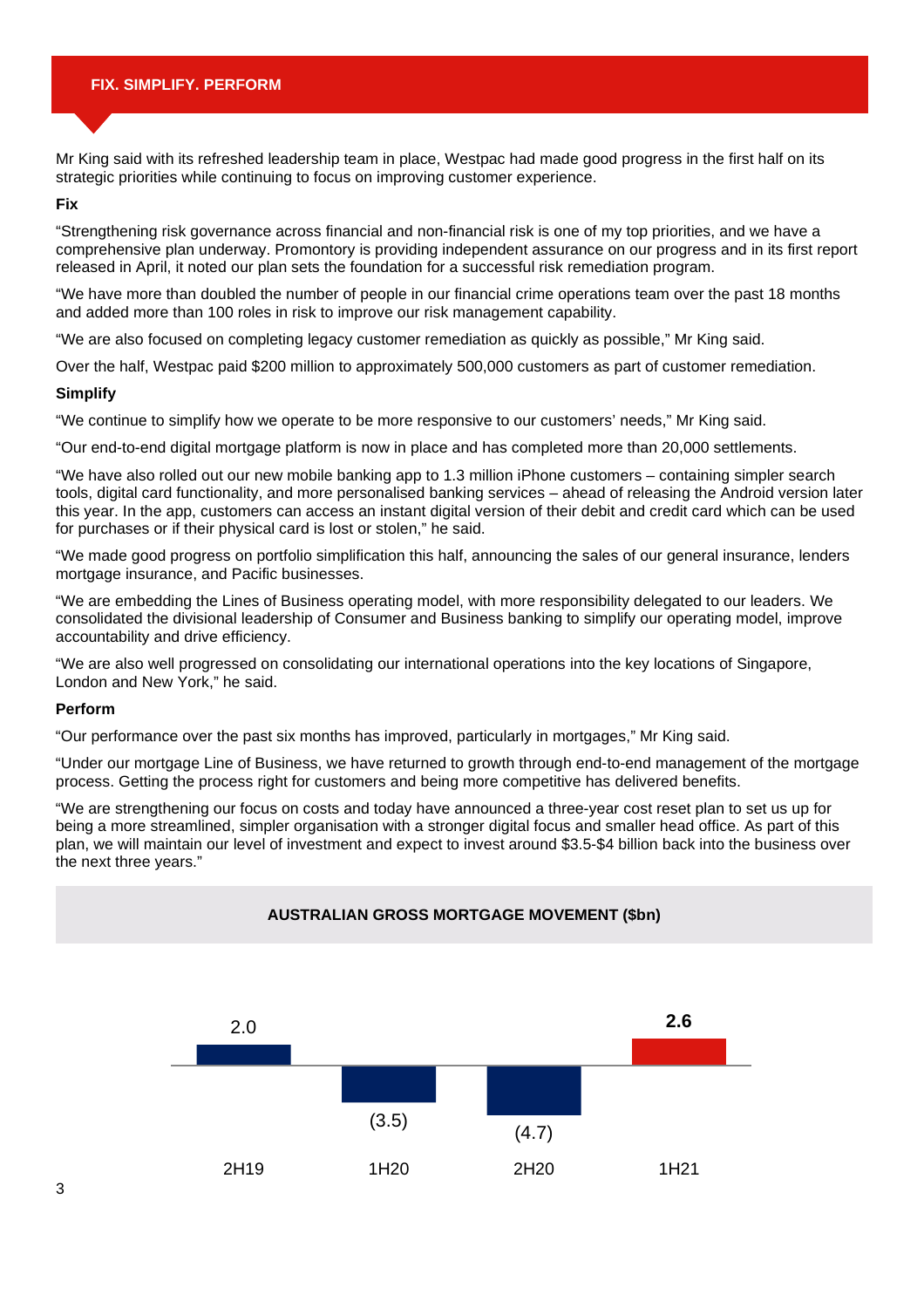#### **THREE-YEAR COST PLAN**

Mr King said Westpac was targeting an \$8 billion cost base by financial year 2024 to materially improve its efficiency.

"A significant reset is required to ensure the business is cost competitive over the long term, particularly as we navigate the pandemic's recovery phase and an extended low-rate environment.

"The main drivers are simplification and digitisation as we exit all specialist businesses and accelerate our digital transformation. We need to do things differently to deliver a competitive cost base, including redesigning and digitising many of our processes.

"We expect costs to increase in FY21 as we deliver on our Fix priority, before starting to fall from FY22," he said.



#### **DIVIDENDS, CAPITAL AND BALANCE SHEET**

The Westpac Board has determined an interim dividend of 58 cents per share to be paid on 25 June 2021.

The rise in cash earnings contributed to a further strengthening of the Group's balance sheet. The CET1 capital ratio increased by 153 basis points to 12.34% while funding and liquidity metrics are all above regulatory minimums.

At 31 March 2021, the Group's average Liquidity Coverage Ratio was 124% and Net Stable Funding Ratio was 123% compared to regulatory minimums of 100% for both.

<sup>4</sup> Excludes notable items. References to notable items in this release include (after tax) provisions related to AUSTRAC proceedings; estimated customer refunds, payments, costs and litigation; write-down of intangible items; and asset sales/revaluations.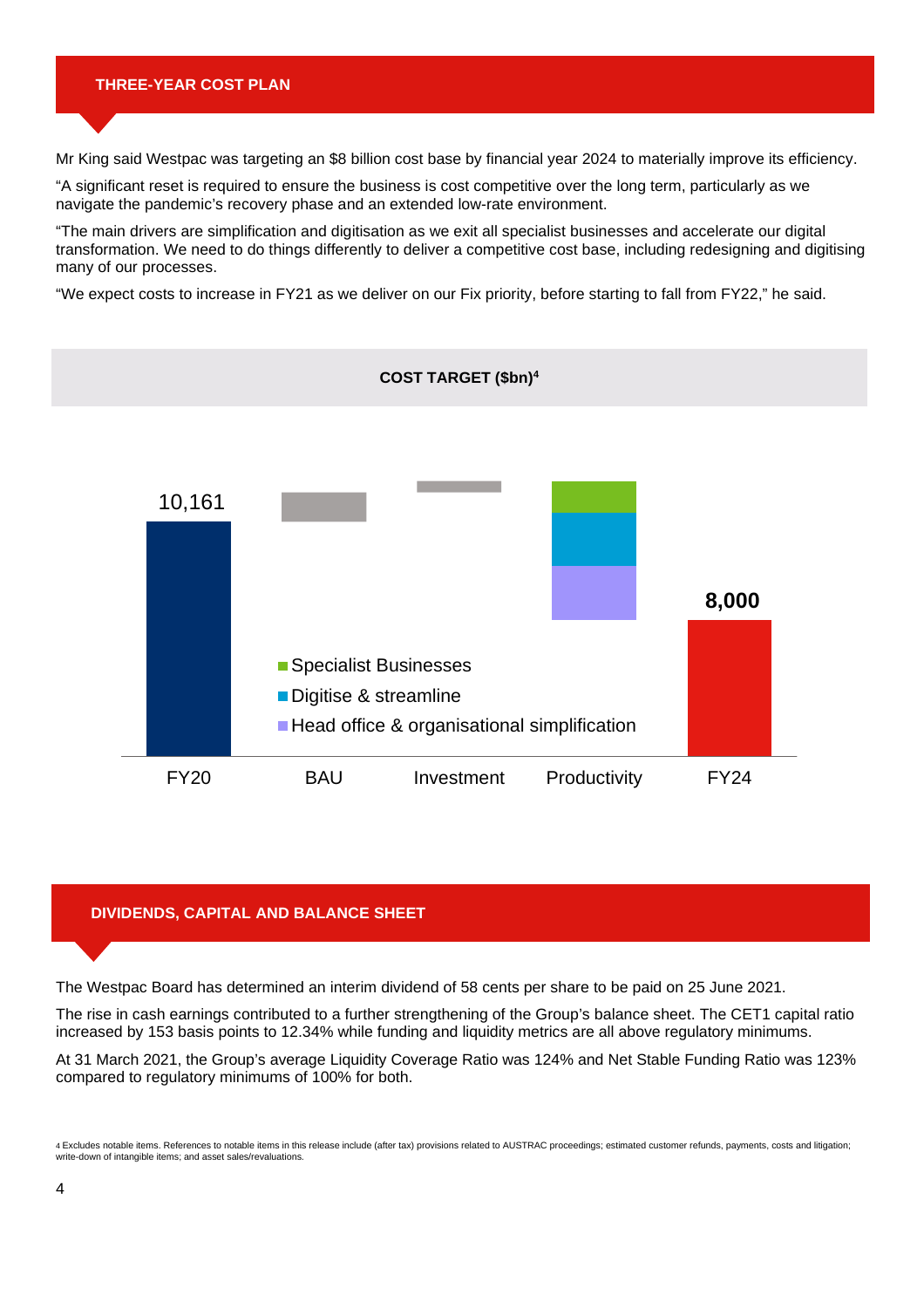**DIVISIONAL PERFORMANCE**

| <b>Division</b>                                | 1H21 cash<br>earnings<br>\$m\$ | % change<br>1H <sub>20</sub> | % change<br>2H <sub>20</sub> | Commentary<br>(1H21-1H20)                                                                                                                                                                                                                                                                                                                                                          |
|------------------------------------------------|--------------------------------|------------------------------|------------------------------|------------------------------------------------------------------------------------------------------------------------------------------------------------------------------------------------------------------------------------------------------------------------------------------------------------------------------------------------------------------------------------|
| <b>Consumer</b>                                | 1,592                          | 8                            | 25                           | Cash earnings were \$120m higher than First Half 2020. Excluding<br>notable items, cash earnings were \$176m higher mostly due to an<br>impairment benefit. Lending was little changed (down \$0.5bn) with<br>higher mortgages offset by lower cards and personal loans.<br>Deposits increased 7% from growth in at call deposits, including<br>switching from term deposits.      |
| <b>Business</b>                                | 920                            | 92                           | 259                          | Cash earnings were \$442m higher, mainly due to an impairment<br>benefit and lower notable items. Excluding notable items, net<br>interest income was down \$242m. Deposits were 9% higher with a<br>\$16.1bn rise in transaction balances and a \$8.6bn increase in<br>savings and online balances.                                                                               |
| Westpac<br><b>Institutional</b><br><b>Bank</b> | 230                            | 56                           | 24                           | Cash earnings were \$83m higher than First Half 2020. Excluding<br>notable items, cash earnings were up \$109m, mostly from lower<br>impairment charges. These gains were partly offset by 19bp decline<br>in net interest margin and lower markets revenue.                                                                                                                       |
| <b>Westpac New</b><br>Zealand (NZ\$)           | 583                            | 98                           | 65                           | Cash earnings were \$288m higher primarily due to an impairment<br>benefit (\$99m) compared to an impairment charge in First Half 2020<br>(\$211m). Mortgages increased 10% while deposits were up \$5bn<br>(7%), with growth primarily in household deposits. Excluding the<br>impact of notable items, expenses decreased \$11m, mostly related<br>to lower restructuring costs. |
| <b>Specialist</b><br><b>Businesses</b>         | 134                            | 44                           | Large/<br>\$733m             | Cash earnings were \$41m higher than First Half 2020. Excluding<br>notable items, cash earnings were \$236m higher from an<br>impairment benefit, while non-interest income increased 28%.                                                                                                                                                                                         |

#### **OUTLOOK**

Mr King said that after a challenging 2020, the Australian economy is now rebounding with consumer sentiment at its highest level in more than a decade.

"Most significantly, unemployment is falling and there are more people employed now than pre-COVID. A strong labour market will continue to support growth in the economy," he said.

"While challenges remain, we expect the Australian economy to expand by 4.5 per cent in 2021, supporting a 4.6 per cent increase in total credit with residential lending expanding 6.5 per cent.

"New lending for housing has surged, up 49 per cent over the past year, including a 75 per cent jump from the May 2020 low. While most interest has been from owner occupiers, investors are beginning to return to the market, with investor lending up 31 per cent over the four months to February.

"While we expect continued increases in home prices, as the supply of houses for sale increases, the rate of house price growth will likely moderate," Mr King said.

"Businesses are positive, with most industries responding to the brisk rebound in activity and the winding back of COVID-19 restrictions. Overall business investment is forecast to expand by 3.7 per cent in 2021, centred on a 12.5 per cent lift in equipment."

Mr King said while there remains significant work to do, Westpac has made good progress in implementing its Fix, Simplify and Perform strategic priorities.